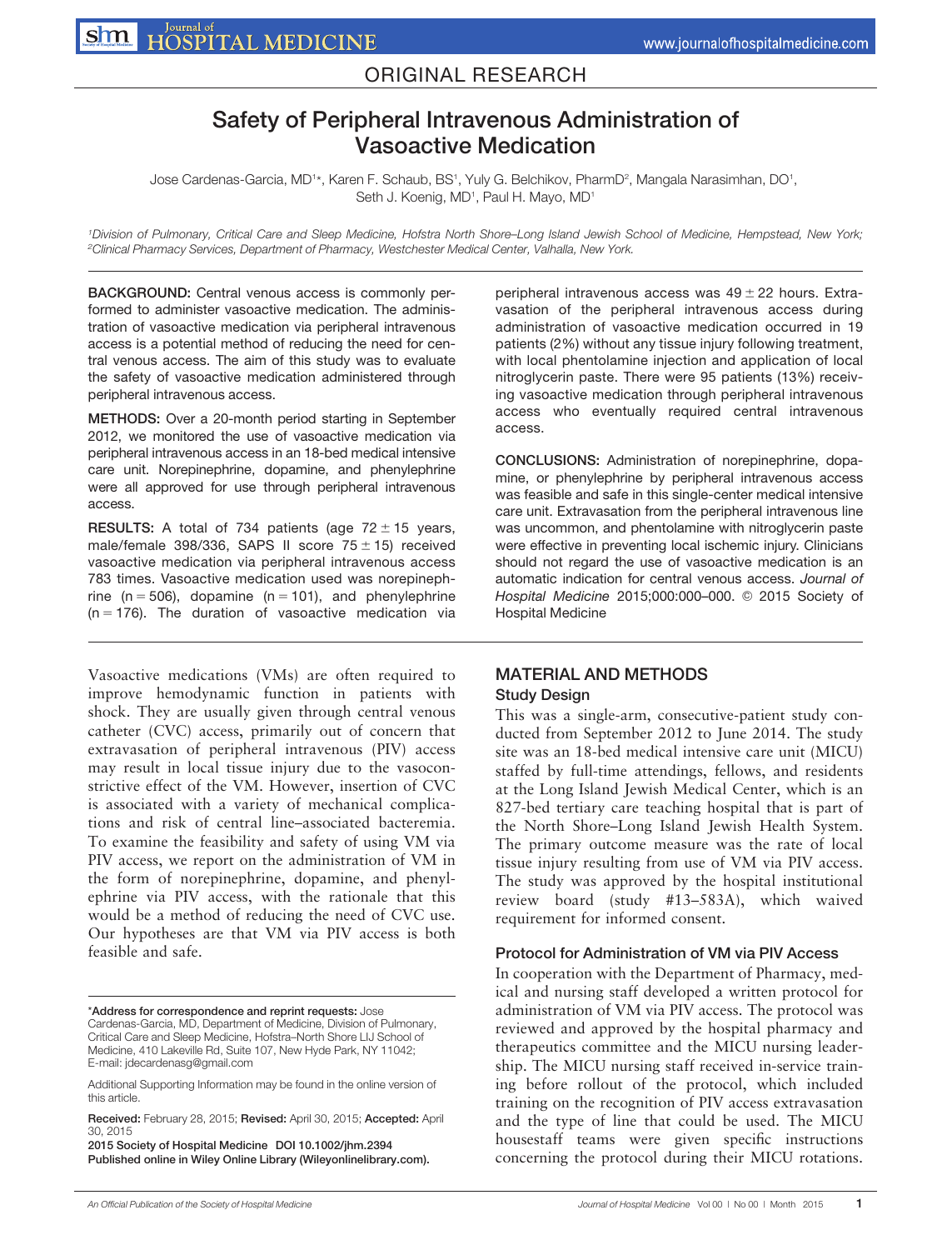TABLE 1. Summary of the Requirements for PIV Access Used for Infusion of VM

| Vein diameter $>4$ mm measured with ultrasonography<br>Position of PIV access documented to be in the vein with ultrasonography before starting<br>infusion of VM |
|-------------------------------------------------------------------------------------------------------------------------------------------------------------------|
| Upper extremity only, contralateral to the blood pressure cuff                                                                                                    |
| Intravenous line size 20 gauge or 18 gauge                                                                                                                        |
| No hand, wrist, or antecubital fossa PIV access position                                                                                                          |
| Blood return from the PIV access prior to VM administration                                                                                                       |
| Assessment of PIV access function every 2 hours as per nursing protocol                                                                                           |
| Immediate alert by nursing staff to the medical team if line extravasation, with prompt initiation of<br>local treatment                                          |
| 72 hours maximum duration of PIV access use                                                                                                                       |
|                                                                                                                                                                   |

NOTE: Abbreviations: PIV, peripheral intravenous; VM, vasoactive medication.

A summary of the requirements for PIV access for VM use is summarized in Table 1.

#### Patient Management

The decision to initiate treatment with VM was made by the clinical management team. The standard concentrations of VM for use via PIV access were: norepinephrine 8 mg or 16 mg/250 mL normal saline, dopamine 400 mg or 800 mg/250 mL D5W, and phenylephrine 80 mg or 160 mg/500 mL normal saline. If the attending or fellow in charge of the case decided that VM should be administered through PIV access, peripheral access was established that conformed to the requirements of the protocol, and VM was administered via PIV access for as long as there was clinical indication or until PIV access suitable for VM administration was no longer feasible. If the patient received VM via PIV access, a second PIV access site was established in case of failure of the primary PIV site. If no PIV access could be inserted, the patient received CVC access. The decision to use VM via CVC access was made by the clinical management team, as was the type, dose, and duration of the VM use via PIV access or CVC access. Vasopressin was not used via PIV access. Dobutamine was used via PIV access but not recorded in our results, as it has no a-mediated vasoconstrictor effect. Dobutamine was not used concomitantly with other vasoactive medication through the same PIV access. If PIV access was not established using standard technique by nursing staff, medical residents or critical care fellows inserted PIV access using real-time ultrasound guidance. The PIV access use for VM could also be used for other medications providing they were compatible with the VM. Only 1 type of VM was infused through the PIV access.

As indicated in Table 1, the nursing staff examined the PIV access site every 2 hours and checked that blood could be aspirated from the line. The aspiration of the line requires several seconds of discontinuation of VM use, which we considered to have no clinical relevance. If the nursing staff identified extravasation

of the PIV access site through which VM was infusing, they notified the medical housestaff, who promptly initiated treatment with local injection of phentolamine and local application of nitroglycerin paste as described in Table 2. The extravasation site was examined for tissue injury on a shift basis by the nursing staff, and on bedside rounds by the attending and fellow for at least 48 hours following PIV access removal. Tissue injury was defined as any erythema, blistering, skin breakdown, or necrosis in the site of extravasation.

Data were collected prospectively by an investigator (J.C.-G.) and entered into a standard data-collection sheet for quality and safety assessment for the initial 13 months of the study. In the subsequent 7 months of observation, data were collected from retrospective chart review. The initial 13 months of data collection were performed as an ongoing safety analysis project; the subsequent 7-month review was performed as an additional quality assessment project. The deidentified data included patient demographics, patient disease characteristics, use of VM, and VM via PIV access complications.

#### Statistical Analysis

The statistical analysis was performed using SPSS 21 (Statistical Package for the Social Sciences; IBM, Armonk, NY). Continuous variables are presented as mean  $\pm$  standard deviation.

#### RESULTS

Characteristics of patients who received VM via PIV access are presented in Table 3. During the study period, there were 2462 admissions to the MICU, and 267 CVCs were inserted by the MICU team, 170 of which were triple-lumen catheters and 97 were largegauge catheters for hemodialysis or plasmapheresis. Of the total admissions, 953 cases received VM; 783/ 953 (82%) received VM via PIV access, and 170/953 received VM via CVC access (18%). For VM use, an 18-gauge PIV catheter was used in 192/783 (25%), a 20-gauge catheter was used in 590/783 (75%), and a 22-gauge catheter was used in 1/783 of interventions.

| <b>TABLE 2.</b> Treatment of VM via PIV Access<br>Extravasation                                                                                                                                                                                                                                                                                                                                                                                                                                                                                                                                       |
|-------------------------------------------------------------------------------------------------------------------------------------------------------------------------------------------------------------------------------------------------------------------------------------------------------------------------------------------------------------------------------------------------------------------------------------------------------------------------------------------------------------------------------------------------------------------------------------------------------|
| 1. The VM via PIV infusion is stopped immediately.<br>2. Residual medication is aspirated through the PIV access, and the catheter is removed.<br>3. The extent of the extravasation is outlined to provide a baseline for monitoring.<br>4. Two vials, each containing 5 mg of phentolamine, are reconstituted with 5 mL of<br>normal saline per vial to yield a final concentration of 1 mg/mL.<br>5. The phentolamine solution is injected in 0.5- to 1-mL aliguots in 5 separate injections around<br>the leading edge of the extravasation, using separate 25-gauge or 27-gauge needles for each |
| injection.                                                                                                                                                                                                                                                                                                                                                                                                                                                                                                                                                                                            |

- 6. Nitroglycerin paste (2.5 cm) is applied to the area of extravasation.
- 7. A medication occurrence report is filled out for review by the quality committee.

NOTE: Abbreviations: PIV, peripheral intravenous; VM, vasoactive medication.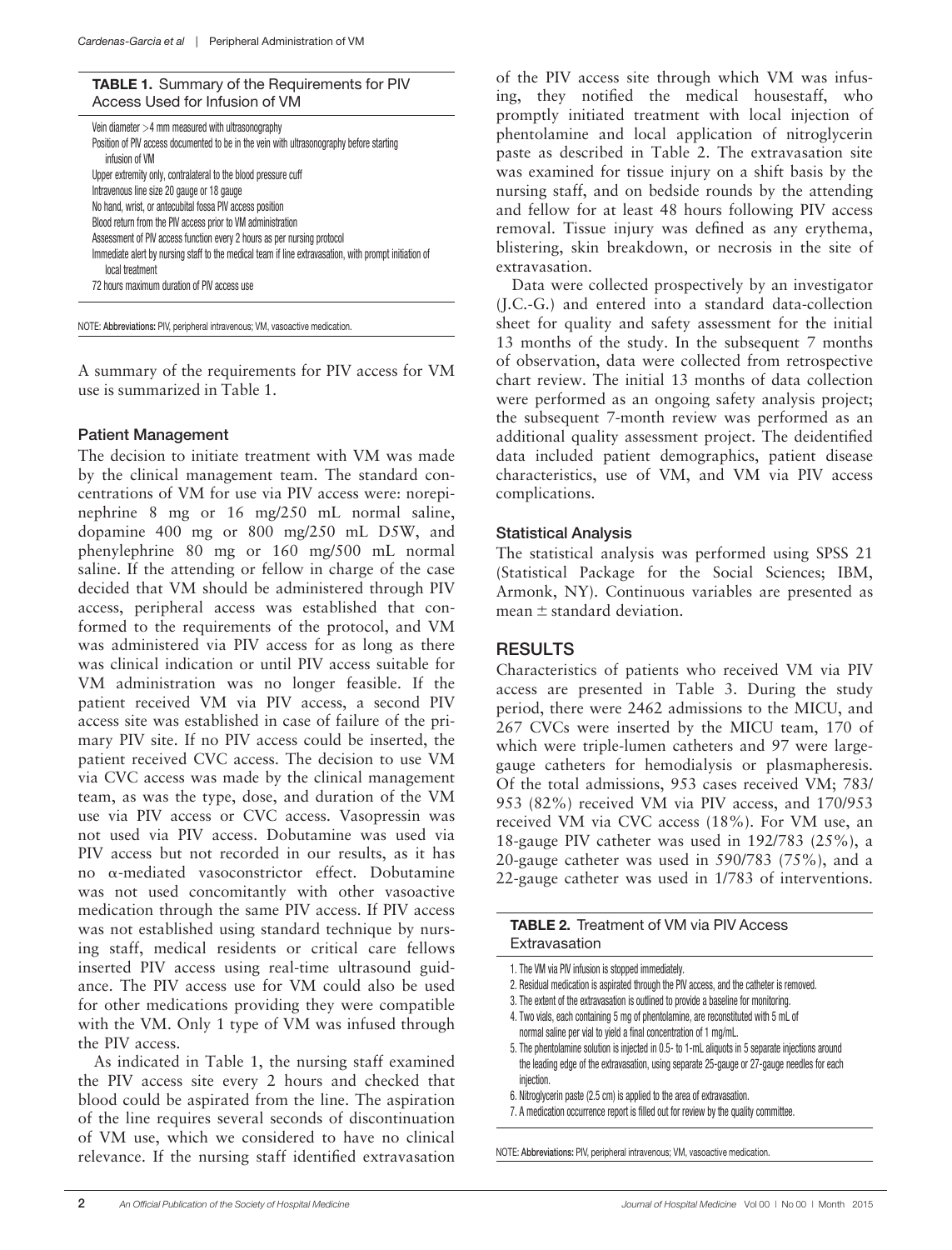| <b>TABLE 3.</b> Demographic and Disease Characteristics |
|---------------------------------------------------------|
| of the Study Population                                 |

|                                           | <b>Total Study Group</b> |
|-------------------------------------------|--------------------------|
| No. of patients                           | 734                      |
| Age, y                                    | $72 + 15$                |
| Gender                                    |                          |
| <b>Male</b>                               | 398 (54%)                |
| <b>Female</b>                             | 336 (46%)                |
| SAPS II score                             | $75 + 15$                |
| Patients on mechanical ventilation        | 235 (32%)                |
| Patients on hemodialysis                  | 90 (12%)                 |
| <b>MICU</b> mortality                     | 177 (23%)                |
| Use of VM via PIV access                  | 783                      |
| Extravasations of VM via PIV access       | 19 (2%)                  |
| Total MICU admissions during study period | 2,462                    |
|                                           |                          |

NOTE: Abbreviations: MICU, medical intensive care unit; PIV, peripheral intravenous; SAPS II, simplified acute physiology score II; VM, vasoactive medication.

Catheter length was 30 mm, 45 mm, or 48 mm depending on availability. The 22-gauge catheter, which was a deviation from standard protocol, infiltrated shortly following insertion. We did not formally record the anatomic position of the PIV access in the standard data-collection sheet; anecdotally, the majority of PIV accesses were placed in the upper arm basilic or cephalic vein. The duration of VM via PIV access was  $49 \pm 22$  hours. Central intravenous access was required in 95/734 (13%) of patients who initially had VM via PIV access. These catheters are included in the 170 triple-lumen CVCs that were inserted by the MICU team during the study period. The type and highest dose of VM administered via PIV access are presented in Table 4.

A total of 734 patients received VM via PIV access during the 20-month study period; 49 of these patients required 2 or more PIV access insertions, as the initial and/or subsequent site timed out at 72 hours, resulting in a total of 783 separate interventions. Infiltration of the PIV access site occurred in 19/783 (2%) of interventions. All of them were identified by nursing staff with prompt response using local injection of phentolamine and application of nitroglycerin paste at the site of the extravasation. There was no tissue injury at the site of VM extravasation. Sixteen of the extravasations occurred with norepinephrine infusions and 3 with dopamine infusions. There were no infections of the PIV access sites used for VM. Use of phentolamine and nitroglycerin paste was not associated with hypotension, as defined as mean arterial pressure less than 65 mm Hg.

#### **DISCUSSION**

Our study demonstrates that administration of VM via PIV access is feasible, carries a low rate of complications, and offers an alternative to CVC access. There are several elements that may have allowed safe use of VM via PIV access. We developed a protocol that involved a multidisciplinary team. The hospital pharmacy performed an extensive literature search and formulated the initial protocol with the MICU attending staff. The protocol was then subjected to iterative process improvement by a hospital committee and nursing leadership in the MICU. Before program rollout, the MICU nursing staff were educated and trained to use the protocol. This was a key component of the program, as the nurses were responsible for many of the line insertions, line maintenance, and identification of infiltration. Although we did not perform any formal measurement of the impact of PIV access use on nursing workflow, we note that leadership and frontline nurses have been enthusiastic about the implementation of VM via PIV access. The MICU housestaff teams were given an in-service instruction concerning the importance of prompt initiation of local treatment in case of infiltration of the PIV access site. Specific elements of the protocol that may have improved safety were the use of ultrasonography to insert difficult PIV access and confirmation of all PIV access insertions using ultrasonography by the MICU housestaff. The requirement for frequent checks of PIV access function, prompt recognition of infiltration, and specific antidote to extravasation were important elements of safety. The low rate of PIV access extravasation (2%) may be related to the use of ultrasonography to guide PIV access insertion in patients who had challenging anatomy (eg, obesity, edema, recreational drug use, history of multiple PIV insertions), and ultrasonography was used to check that the PIV access was well positioned before VM infusion.

There were early literature reports that subcutaneous extravasation of catecholamines could result in local ischemic injury both in human patients and animal models.<sup>1–5</sup> Local phentolamine injection has been identified as a specific antidote to block the local ischemic injury. $6-15$  More recently, there have been anecdotal reports showing that local application of nitroglycerin paste blocks ischemic injury in the pediatric population.<sup>5,16,17</sup> With this information, our

| <b>TABLE 4.</b> Frequency, Highest Dose, and<br><b>Complications of Vasoactive Medication</b><br>Administered via PIV Access                                                                                                                                                                                    |                                                                                        |
|-----------------------------------------------------------------------------------------------------------------------------------------------------------------------------------------------------------------------------------------------------------------------------------------------------------------|----------------------------------------------------------------------------------------|
| Norepinephrine<br>Interventions<br>Dose, $\mu$ g/kg/min, mean $\pm$ SD<br>PIV access extravasations<br>Dopamine<br>Interventions<br>Dose, $\mu q / kq / min$ , mean $\pm$ SD<br>PIV access extravasations<br>Phenylephrine<br>Interventions<br>Dose, $\mu$ g/kg/min, mean $\pm$ SD<br>PIV access extravasations | 506<br>$0.70 + 0.23$<br>16<br>101<br>$12.7 + 5.23$<br>3<br>176<br>$3.25 \pm 1.69$<br>0 |

NOTE: Abbreviations: PIV, peripheral intravenous; SD, standard deviation.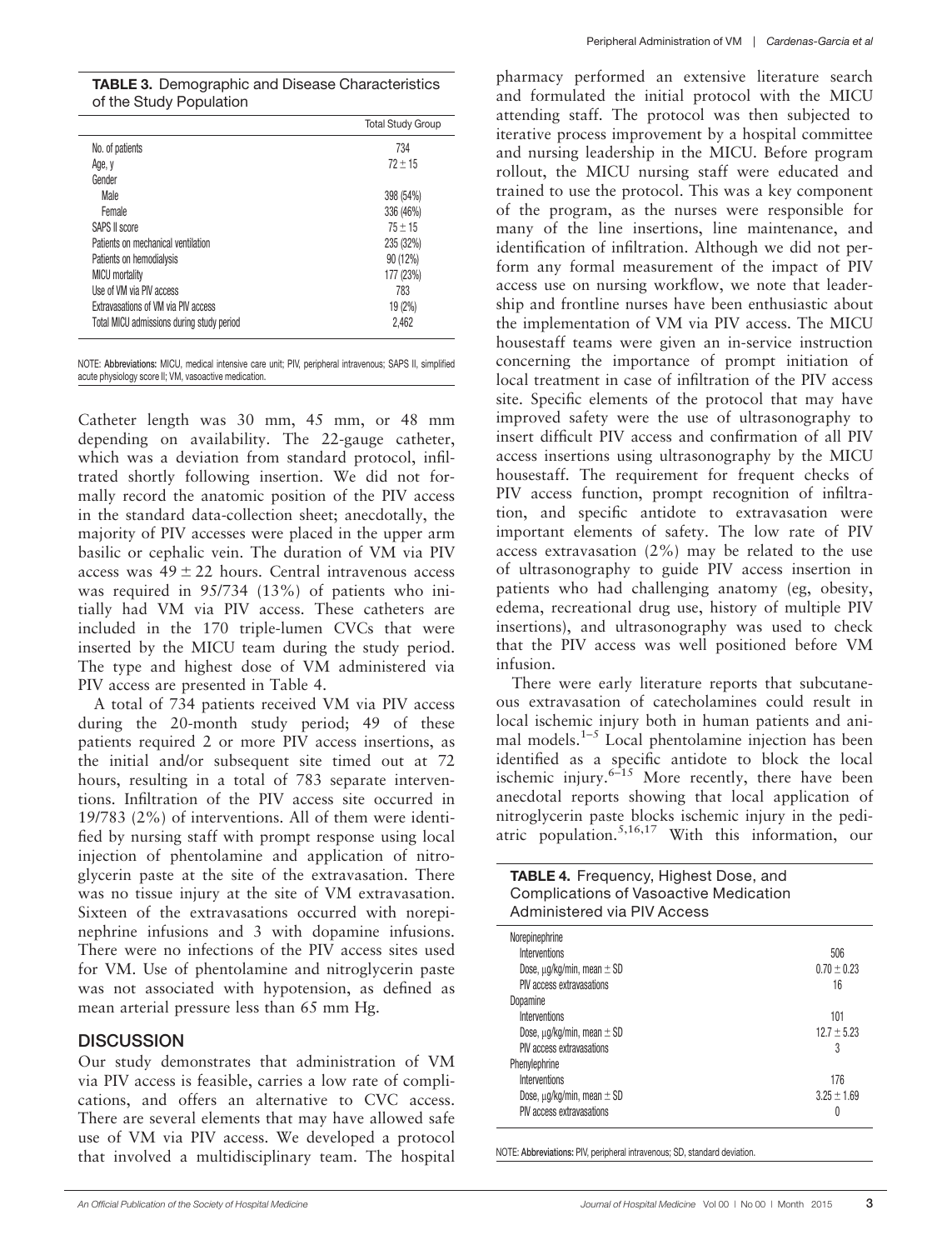protocol included the requirement of prompt treatment of local extravasation with phentolamine and nitroglycerin paste at the site of VM via PIV access extravasation. In theory, both phentolamine and nitroglycerin might cause hypotension. In our study, administration of both phentolamine and nitroglycerin paste was not associated with more hypotension nor did it increase requirements for VM.

Multilumen small bore CVCs may be used for several reasons, some of which need to be reconsidered. First, before introduction of the VM via PIV access protocol, a common indication for triple lumen CVC insertion in our MICU was the perception that VM could only be administered through CVC access, for fear of local tissue injury should extravasation of the VM occur through the PIV access site. Our results indicate that VM use is not an automatic indication for CVC insertion. Second, a possible indication for CVC insertion is to measure central venous pressure for the purpose of guiding volume resuscitation in patients with hemodynamic failure. As the utility of central venous pressure monitoring has been called into serious question,  $18-20$  we do not consider this indication for CVC use to be valid. Third, CVC access may be required due to anatomic constraints (ie, there is no suitable PIV site). Fourth, there may be need for such a large number of intravenous medications that PIV access cannot support. Fifth, there is occasional situation where the patient requires use of medications where extravasation of PIV access would cause local tissue injury without local antidote (eg, certain chemotherapeutic agents). The continued need for CVC access in some patients is reflected in the finding that 13% of our study patients who received VM via PIV access eventually required triple-lumen CVC insertion. However, our results indicate that the rate of CVC use may be reduced by using PIV access for VM administration.

Our study has some methodological limitations. Study design was single center and observational. The focus of this study was to examine the safety of VM via PIV access. We cannot comment on its effectiveness, indications, or influence on patient outcome nor on why some patients required CVC insertion whereas others did not. The decision to administer VM was made by the clinical team, as was the route of its administration and concentration, without any input from the investigators. We did not collect data on who performed the PIV access insertion (medical or nursing staff), demographics, and disease characteristics of the CVC group, nor to what extent ultrasonography was used to guide PIV insertion. We did not attempt to define whether there were any factors that identified risk for PIV access extravasation, nor did we evaluate for any differences between the PIV and CVC group in terms of demographics and disease characteristics. Lacking a control group, we cannot say definitively that VM via PIV access is safer than

VM via CVC. Being a single-center study, it is not possible to say that the results are transferable to another clinical environment; this applies particularly to the use of ultrasonography, which is a userdependent skill. We cannot determine which, if any, component of the protocol was responsible for the safe use of VM via PIV access. The rate of PIV access extravasation was low, so it is possible that a larger sample size is required to identify incidents of tissue necrosis from extravasation of VM delivered via PIV access despite the use of local antidote.

### **CONCLUSIONS**

The delivery of VM via PIV access is safe and feasible. Tto reduce the risk of extravasation leading to possible local tissue injury, we developed a protocol that emphasized close cooperation between the nursing and medical staff, routine use of ultrasonography, rapid identification of extravasation of the PIV access, and prompt response to local extravasation of VM using phentolamine and nitroglycerin paste. This approach offers a means of reducing CVC use, in both intensive care unit (ICU) and non-ICU settings, including hospital wards and emergency departments. Clinicians should no longer consider administration of norepinephrine, dopamine, or phenylephrine to be an automatic indication for CVC access. This study focused on the safety of VM administered via PIV access, with emphasis on local complications related to extravasation, and should be considered a preliminary single-center study that demonstrates that administration of certain vasoactive medications may not universally require central venous access. A broader study regarding assessment of safety and efficacy will require a multicenter design.

#### References

- 1. Close AS, Frackelton WH, Kory RC. Cutaneous necrosis due to norepinephrine. II. Mechanism and prevention. Ann Surg. 1958;147:  $44 - 50$ .
- 2. Alexander CS, Sako Y, Mikulic E. Pedal gangrene associated with the use of dopamine. N Engl J Med. 1975;293:591.
- 3. Julka NK, Nora JR. Gangrene aggravation after use of dopamine [letter]. JAMA. 1976;235:2812.
- Greene SI, Smith JW. Dopamine gangrene [letter]. N Engl J Med. 1976;294:114.
- 5. Chen JL, O'Shea M. Extravasation injury associated with low-dose dopamine. Ann Pharmacother. 1998;32:545–548.
- Zucker G. Use of phenytolamine to prevent necrosis due to levarterenol. JAMA. 1957;163:1477–1479.

Disclosures: J.C.-G., K.F.S., Y.G.B., M.N., S.J.K., and P.H.M. participated in the study design, statistical review, and manuscript writing. J.C.-G. is the guarantor of the article, taking responsibility for the integrity of the work as a whole from inception to published article. This work is original, and all authors meet the criteria for authorship, including acceptance of responsibility for the scientific content of the article. This article is not under consideration in any other journal, and all of the authors have read and approved the content of the article. No potential conflict of interest exists with any companies or organizations whose products or services are discussed in this article. This article has not been funded by the National Institutes of Health, the Wellcome Trust, or their agencies. All financial support of the study was derived from the Division of Pulmonary, Critical Care and Sleep Medicine at North Shore–Long Island Jewish Medical Center, New Hyde Park, New York.